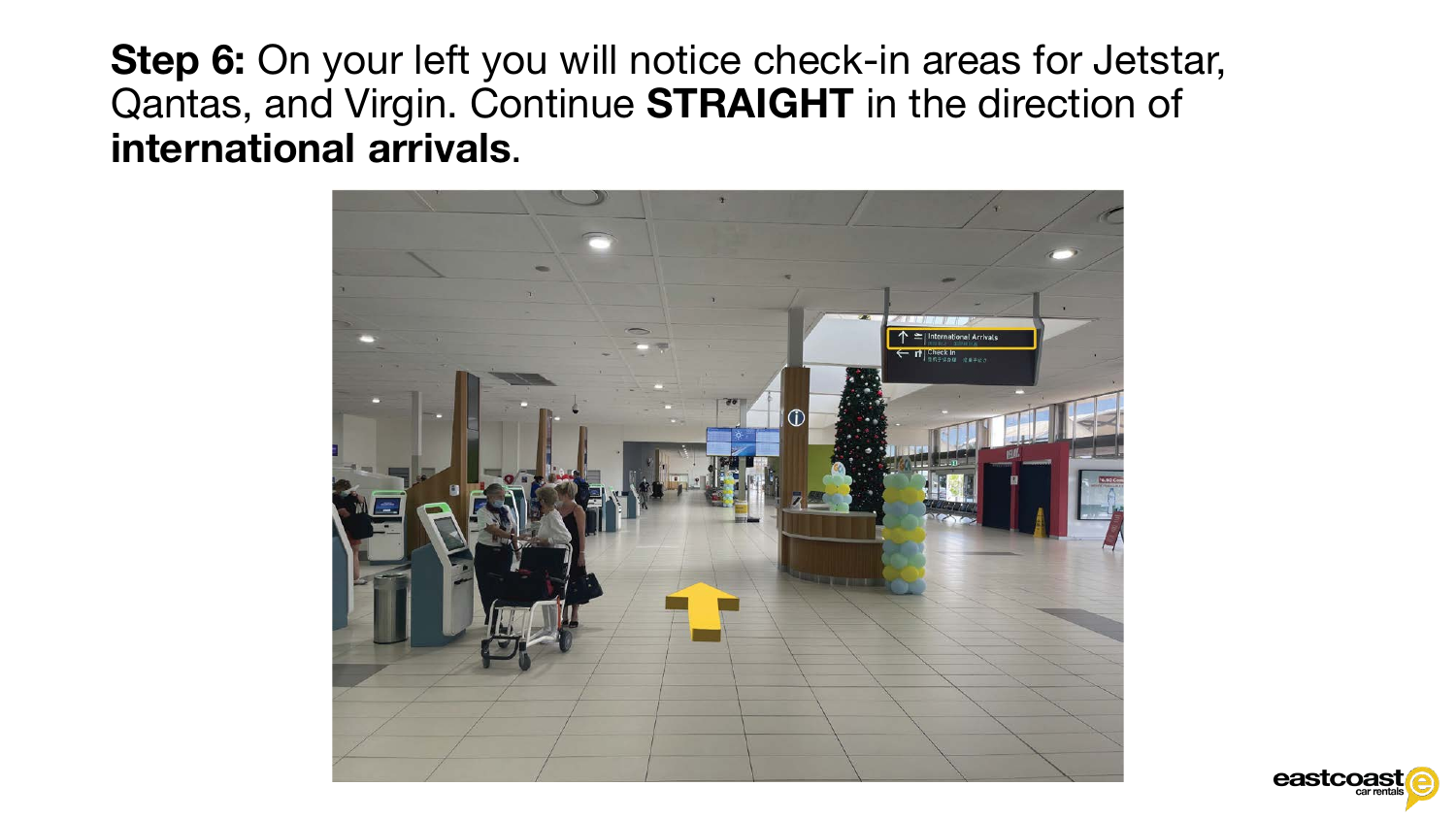## Step 7: Nearly there! Continue STRAIGHT towards the coaches and Transit Centre exit.



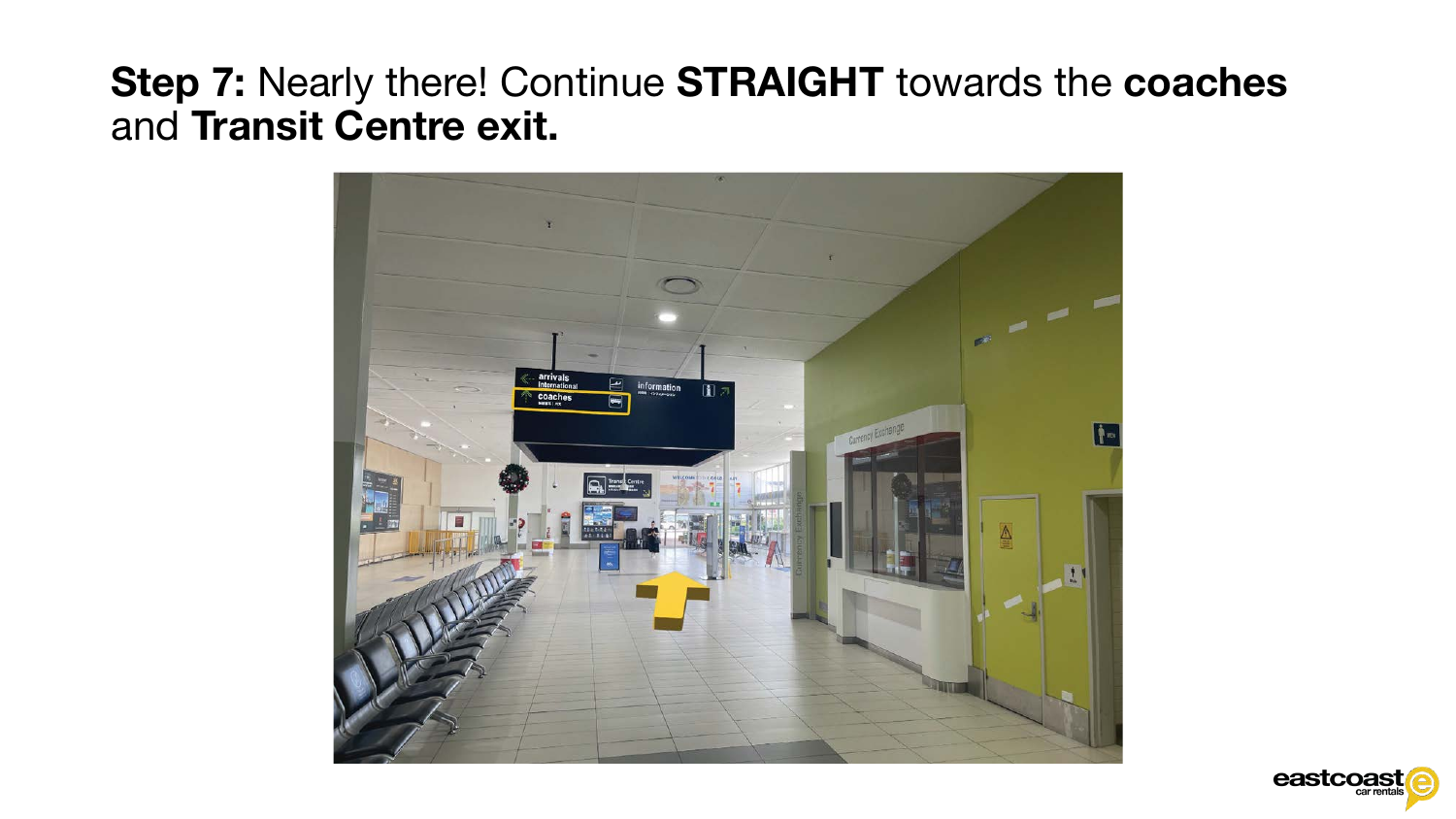## Step 8: EXIT the building through the glass doors.



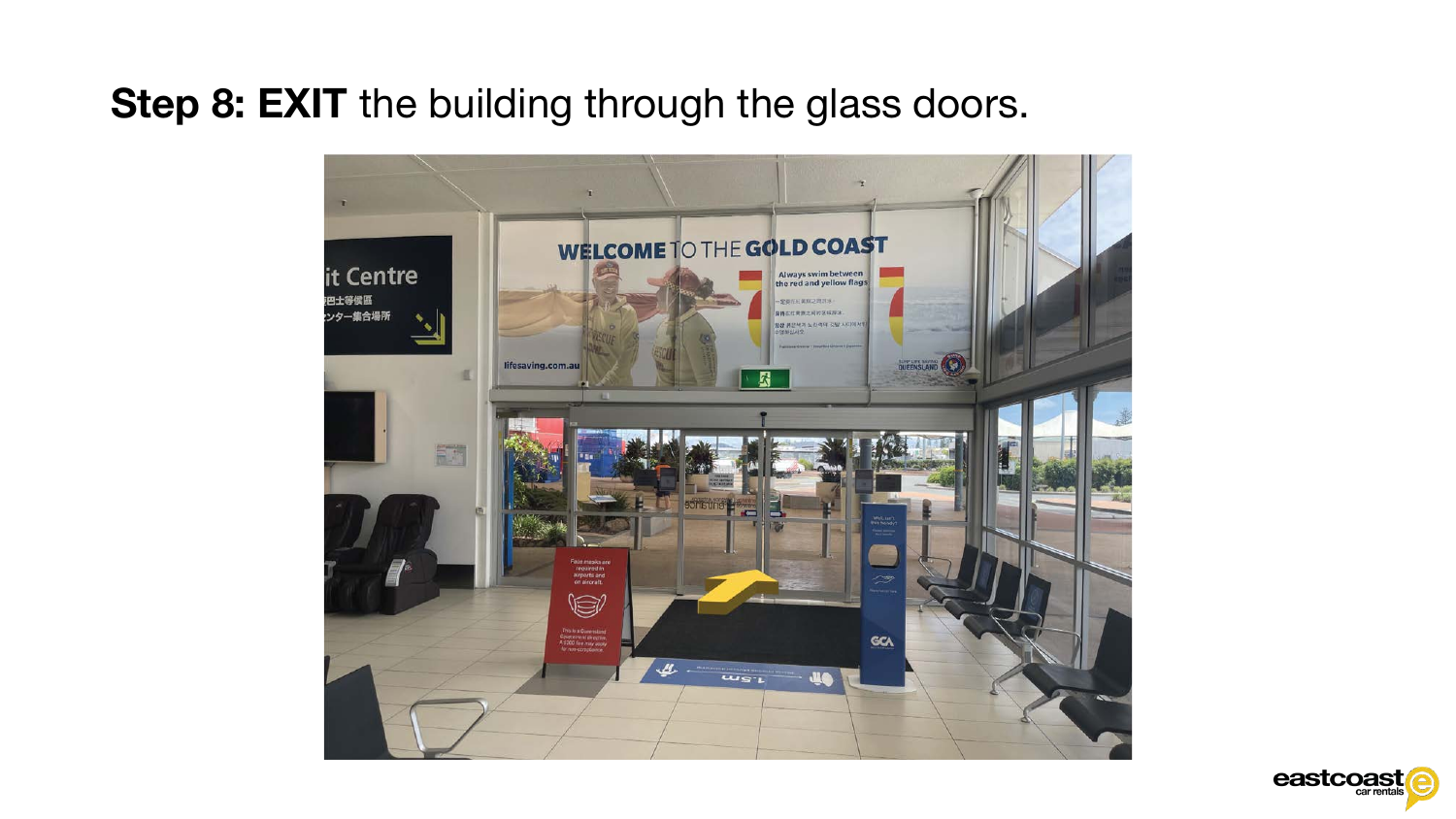## Step 9: Now that you are outside look for the "TRANSIT CENTRE MEETING POINT"